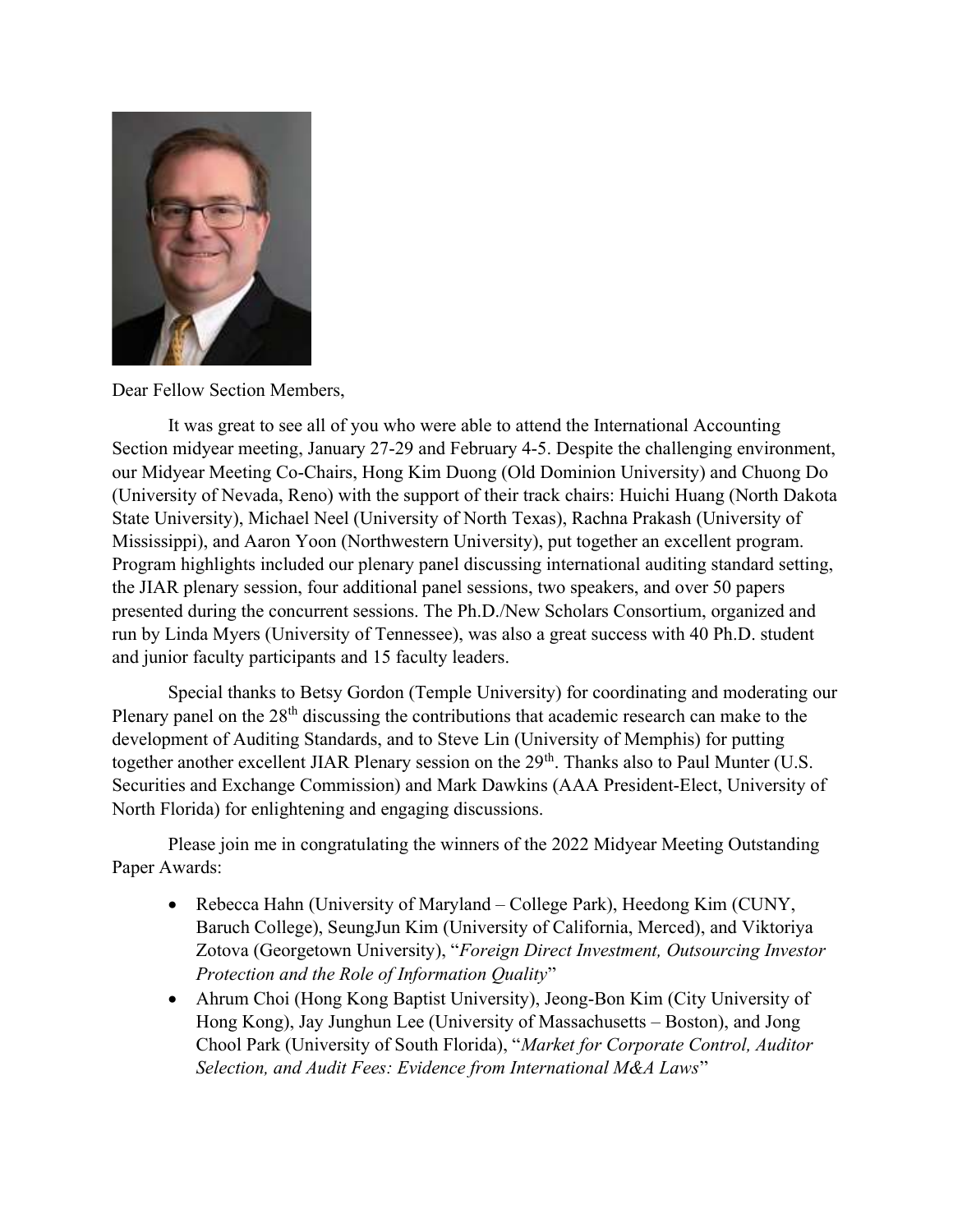Tao Chen (Nanyang Technological University), Jimmy Chengyuan Qu (Nanyang Technological University), "Competition Laws and Earnings Management: International Evidence."

Congratulations also to the winners of the 2022 Midyear Meeting Outstanding Reviewer Awards:

- Jeh-Hyun Cho (The University of Scranton)
- David Godsell (University of Illinois at Urbana-Champaign)
- Mirna Boghossian (University of Delaware)
- Maria Rykaczewski (Arizona State University)
- Jay Lee (University of Massachusetts Boston)

Finally, congratulations to Keishi Fujiyama (Kobe University) for winning the Public Interest Section's award for the best public interest paper at the International Section Midyear Meeting for his paper, "Asset Impairment Accounting Decisions and Employee Downsizing in Japan".

THANK YOU to everyone who served as a reviewer, moderator, discussant, or panelist during the meeting. The commitment of our section members always amazes me, and it is only due to the generous contribution of your time and effort that we were able to have such a great meeting.

## Upcoming Events:

Please remember to:

- Nominate your colleagues for our Section awards: Outstanding International Dissertation Award, Ian Hauge International Accounting Outstanding Service Award, and the Outstanding International Accounting Educator Award. The calls have gone out and the deadline for all award nominations is March  $1<sup>st</sup>$ , 2022.
- Mark your calendar for the Ninth International Conference of the Journal of International Accounting Research, June  $22<sup>nd</sup> - 24<sup>th</sup>$ .
- Volunteer to serve as a discussant or moderator at the 2022 AAA Annual Meeting (if you have not already). You can volunteer online, or by sending an email to me or either of our Annual Meeting Co-Chairs: Elizabeth Gutierrez (Universidad De Chile) and Jay Lee (University of Massachusetts – Boston).
- Respond to the call for 2022-2023 IAS committee volunteers that you will soon be receiving.

Please also keep an eye out for the twice monthly section emails to find out about additional upcoming section activities. I look forward to seeing you all at IAS research webinars, the JIAR Conference, and the Annual Meeting in San Diego July  $29<sup>th</sup>$ -August  $3<sup>rd</sup>$  and virtually August  $11<sup>th</sup>$ -August  $12<sup>th</sup>$ .

Sincerely,